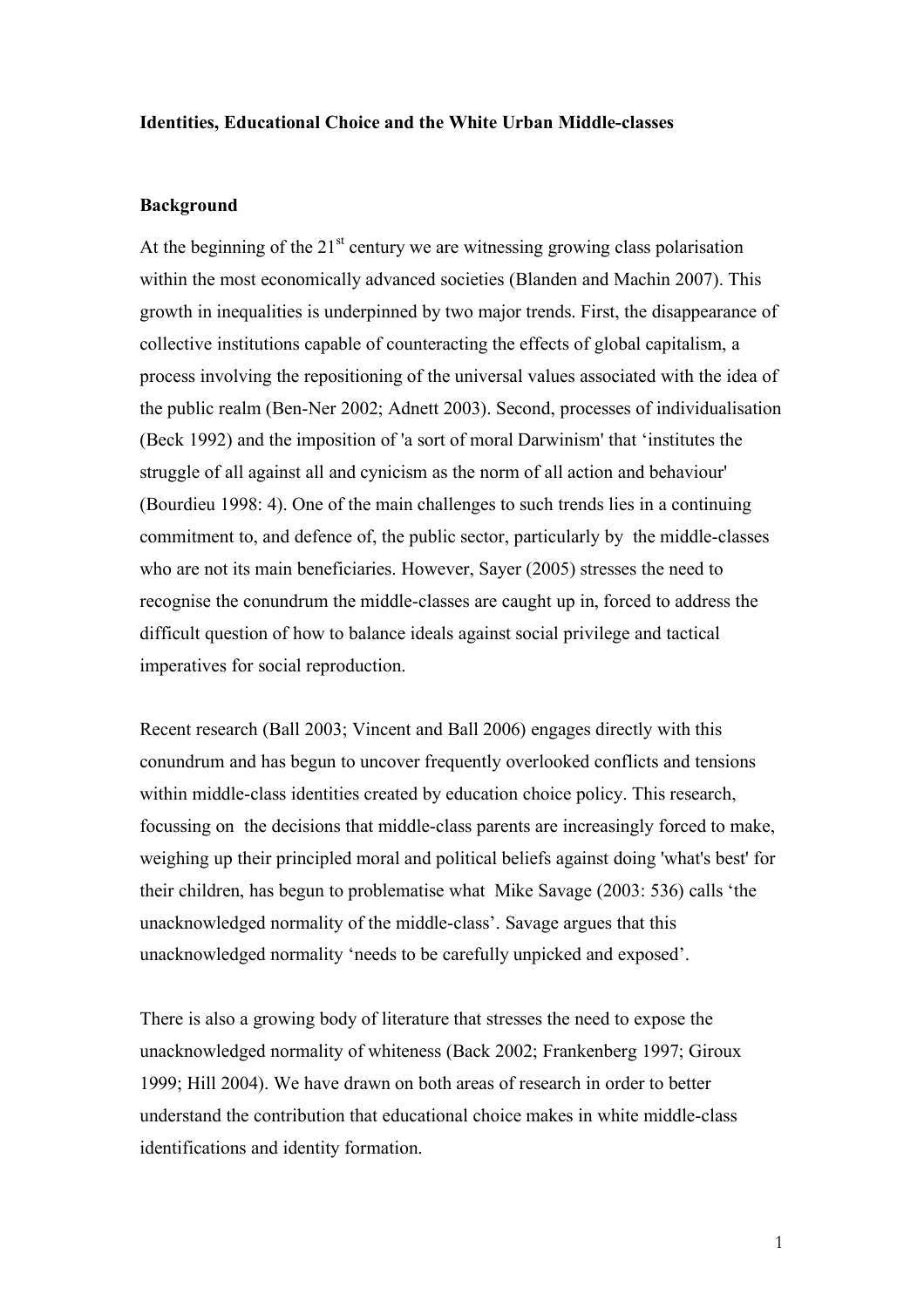'Choice', along with 'the market', remains a core driver in educational policy and other public service reforms in European countries (Justesen, 2002), including the UK, despite many well-debated problematic dimensions and ramifications (e.g. Ball, 2003; Power et al, 2003; Shwartz, 2004). The notion of choice is also the context for a continuing exodus of the white urban middle-classes from state secondary education in England. However, the focus of this research is a very different section of the white middle-classes, those who are actively choosing the type of schooling (inner city comprehensives) that most white middle-class people avoid.

## **Objectives**

- 1. To contribute to contemporary theorising on social class that is extending the scope and analytical framework of social class through a close investigation of interests and identities.
- 2. To examine the identity work of white middle-class parents dealing with dilemmas of ethical choice, and the part played by gender and ethnicity in such identity work.
- 3. To investigate the impact on children's identities and identifications of parents appearing to act against self- interest and how their perspectives relate back to parents' self perceptions.
- 4. To investigate the extent to which such identity work is related to a wider sense of identity and identification that transgresses contemporary notions of the middle-class self through an exploration of the psycho-social basis of principled choices.
- 5. To examine ethnographically tensions and affinities between familial and wider social interests and ideas of community and the common good among the middle-classes.

How and to what extent each objective has been met will be addressed in the results section below.

## **Methods**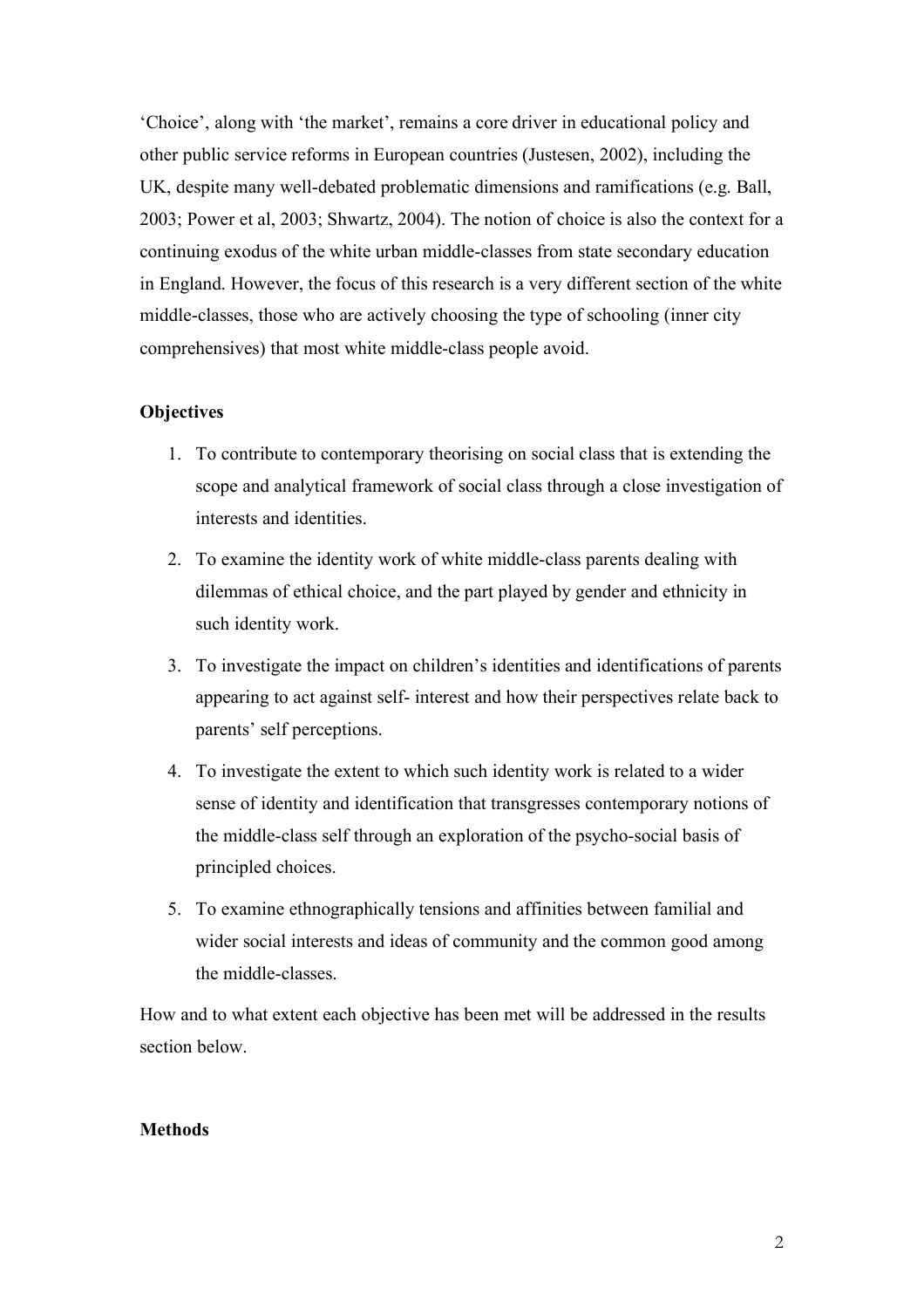We interviewed at least one parent from 125 white middle-class households, (180) parent interviews in total), who have chosen inner city comprehensive schooling, in three UK cities; 63 families in London, 30 in Riverton, in the South West and 32 in Norton, in the North East of England. We strove to include a number of fathers as well as mothers in our sample, also ensuring that there was a balance between families with daughters and those with sons. Those middle-class parents who 'work the educational system' by choosing and getting high status comprehensive schools at the top of league tables, a majority in both Ball's (2003) and Butler and Robson's (2003) samples, were only a small minority in our sample. At the time we carried out the fieldwork, 90% of the comprehensives the London families sent their children to were performing at or below the national average, while comparable figures were 86% in Riverton and 88% in Norton. This is because our main target group are middle-class parents committed to comprehensive schooling as an educational principle; those who deliberately eschew 'working the system to their advantage'.

Ethnographic interviewing practices (Brewer 2000) that allowed for a judicious mix of open ended questioning and careful prompting and probing were used. We followed the biographical interpretative method outlined in Hollway and Jefferson (2000:53) in order to elicit significant personal meanings and narratives of identity. Of particular importance were educational biographies, not only because of the insights that the past can shed on the present, but also to examine how far narratives of self and family accorded with collectivist commitments. We also collected rigorous demographic data (see tables 1 to 5 in Appendix 1). This was important because we were interested in exploring the extent to which the main sample could be mapped on to existing models of intra middle-class differentiation ( Savage et al 1992; Power et al 2003). In addition we interviewed 68 middle-class young people (39 young women and 29 young men) from our 125 households, 28 in London, 20 in Norton and 20 in Riverton. 41 of these were 18 or over at the time of the interview. They were interviewed in order to explore their identities and identifications and the extent to which these are constructed in accord with or against the orientations, commitments and dispositions of their parents.

The research drew on a number of conceptual approaches, including: contemporary adaptations of Bourdieu's social theory (Ball 2003; Butler with Robson 2003;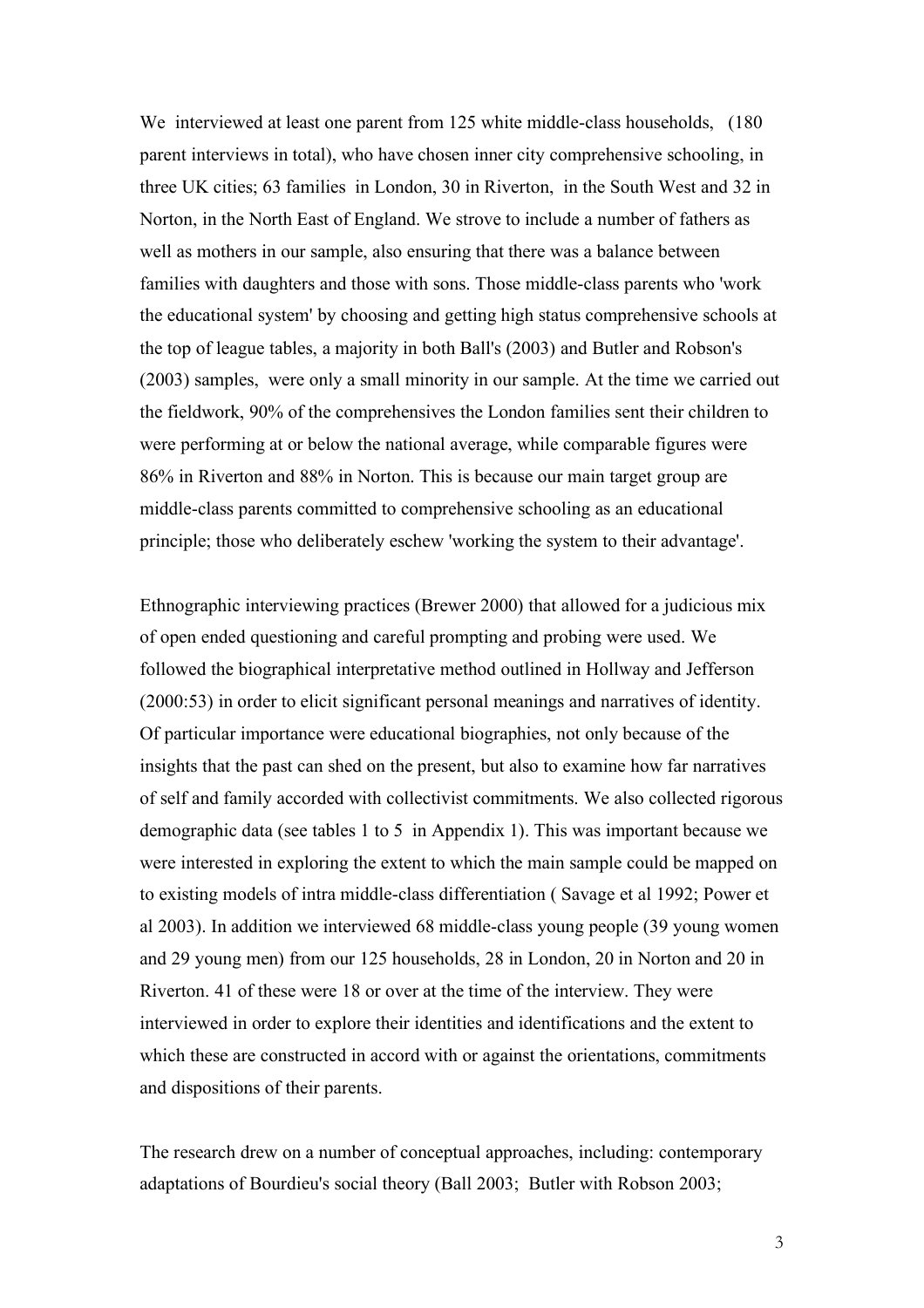Grenfell and James, 1998; Reay et al 2005; Savage et al 2001; Skeggs 1997, 2004); contemporary theorising on principled choices, in particular Andrew Sayer's (2005) work on ethical and moral dispositions and Margaret Archer's distinction between commitment and preference (Archer 2000); and psycho-social approaches (Hollway and Jefferson 2000; Frosch et al 2002) that allow for an analysis of how anxieties are defended against by white middle-class parents investing in a different notion of 'the best' for their child to that of majority middle-class opinion.

## **Results**

#### 1. **Contribution to contemporary theorising on social class**

Our analysis both challenges and complements existing theories of the middle-classes. While it appears to undermine Gouldner 's (1979) thesis of 'a culture of critical discourse' among the middle-classes (in which they are able to critique current arrangements and develop radical alternatives) findings provide support for, while adding to, Butler with Robson's (2003) conceptualisation of middle-class metropolitan *habitus*. Within the metropolitan habitus our data suggests there are a number of mini-habituses (Bridges 2006) with a range of neighbourhood and educational trajectories, and relationships to locale. There are also a number of distinctive relationships to middleclassness itself, ranging from the long established, secure middle classes to those who are recent arrivals and consequently manifest less of a sense of security and belonging in relation to middle class identity.

Temporality and space then are key to understandings of class identities. In common with recent work on the London white middle classes (Butler with Robson 2003; Vincent and Ball 2006; Ball and Vincent 2007; Butler and Hamnett 2007), the research highlights the importance of spatial dimensions of class identity formations and complex differentiations within 'the urban'. However, a key development lies in the extension of understandings of class identities and school choices beyond an existing focus on London to include comparison with other metropolitan areas. The white middle-class families across all three locales share the left-leaning, pro-welfare dispositions of Butler and Robson's (Brixton) and Vincent and Ball's (Stoke Newington) families. A majority were public sector employees, 75% in Norton 60%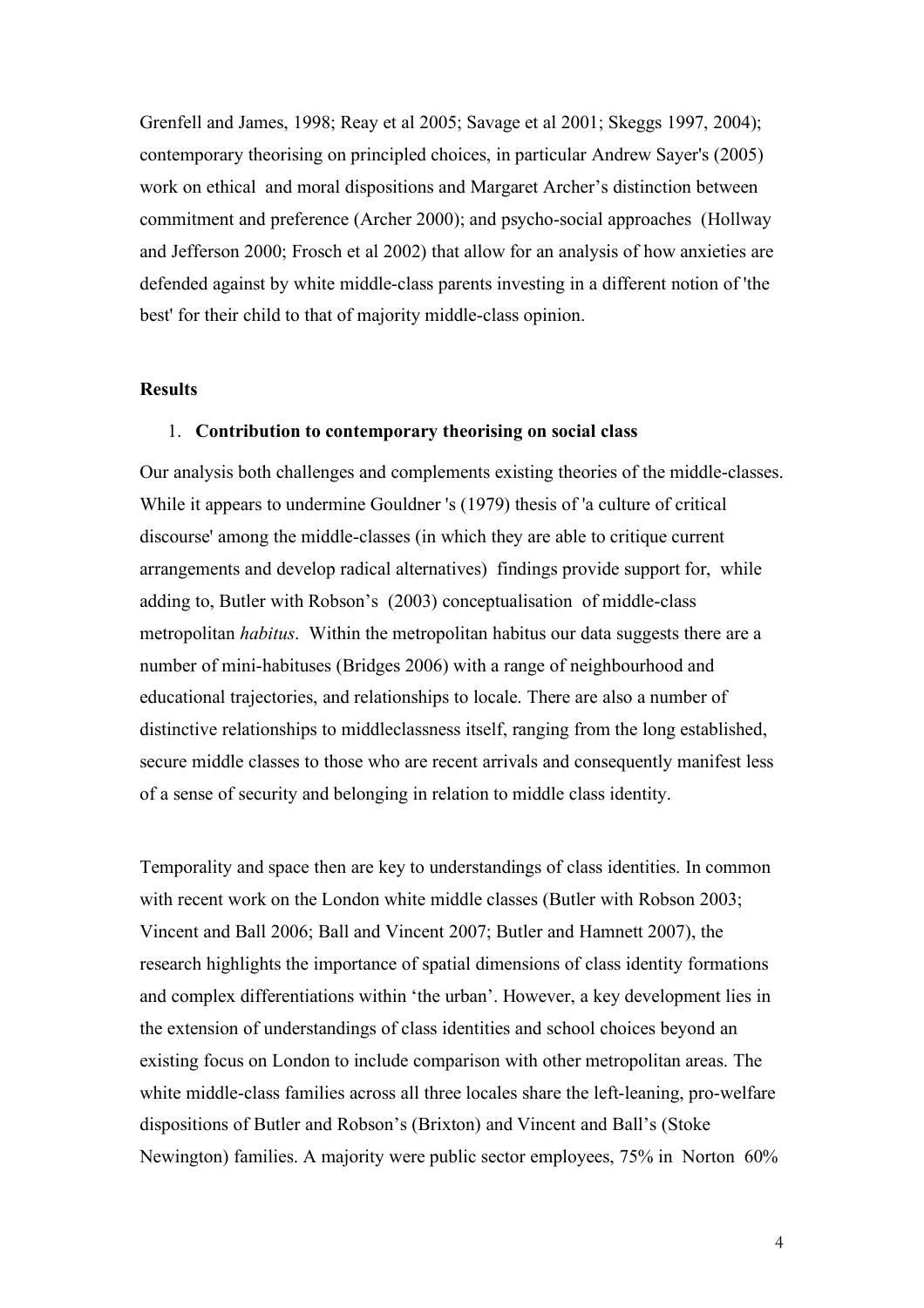in Riverton but only 52.42% in London where there was a high percentage (42.74%) of private sector 'creatives'(writers, journalists actors, photographers). Yet, as we detail below, there were also complex and nuanced geographical differences.

A powerful theme in our data was habitus as a sense of place (Hillier and Rooksby 2005). The families in the three different locales whilst sharing many things in common had slightly different middle-class identities and identifications. Whilst there are considerable areas of overlap in terms of cosmopolitan dispositions and leftleaning, pro-welfare tendencies, there were regional differences. The London families gave a stronger sense of sophistication, taste and distinctiveness compared to the Riverton families who displayed habituses that were culturally distinguished in similar but less rarified and more bucolic ways. In contrast, in Norton there was a degree of conservatism and overt defensiveness in regard to privilege that was largely absent in the two other locales. The Riverton and London families were more likely than their Norton counterparts to have a history of active engagement in highly politicised movements developed in support of communitarian objectives e.g. the miners strike, Rock Against Racism, and Women & Gay rights campaigns.

We have aligned these ways of understanding class in terms of space and place with notions of habitus as history (Reay 2006; James et al 2007). We were able to identify further internal differentiation based on a degree of establishment within the middleclass, and to make links between class histories and differing family practices and psycho-social dispositions. For the families in the study, past actions – even across more than one generation - continued to reverberate and frame current choices, whether these represented some form of break or continuity with family history. We see habitus as a product of early childhood experiences and socialisation within the family. Family habitus varied according to the degree of establishment within the middle-class. Those we call 'the established middle-class' tended to be more confident of children's academic success regardless of school league table position. There were high degrees of certainty that they could make the choice of inner city comprehensive schooling work. First generation middle-class parents from working class backgrounds were less certain and more anxious. As one mother commented 'I feel I need to put in masses of my own time and effort to make sure this works'. We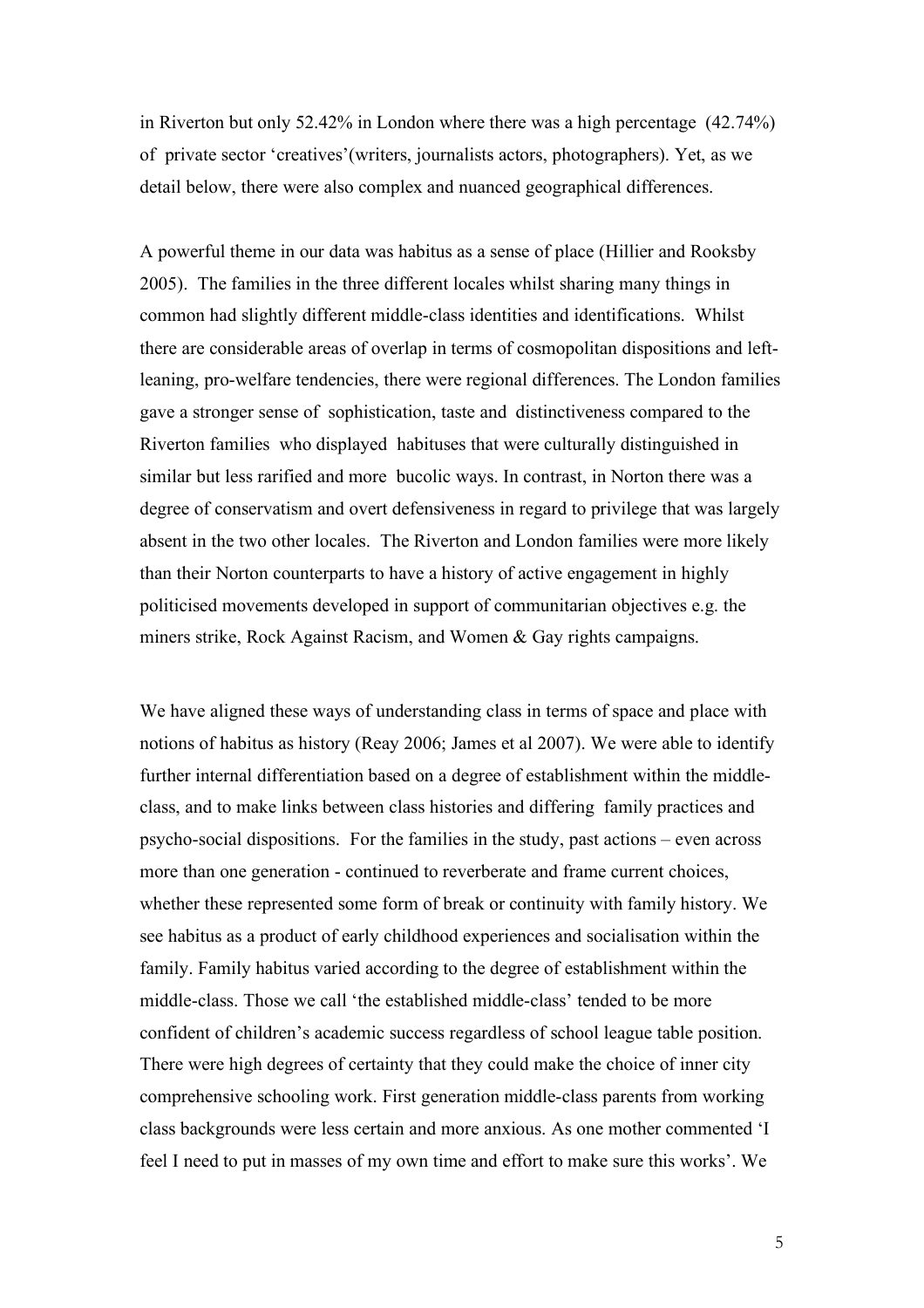also see habitus as a dynamic aspect of self that is continually re-structured by individuals' encounters with the outside world. In particular, for a number of parents who had themselves had negative experiences of private schooling, the power of these restructurings became evident as these parents consciously chose very different educational and social trajectories for their children.

School choices were frequently justified with reference to family educational histories, but in different ways which appeared to be related to intra middle-class groupings (Reay et al 2005). On the one hand, several of the established and second generation middle-class families made school choices that were a conscious reaction to the perceived narrowness (socially and/or academically) of the parents' own schooling. On the other hand, particularly amongst the 'first generation' middle-class families, the choice of an ordinary state school sometimes reflected a wish to reproduce in microcosm the trajectories of the parents, with a desire on the part of parents that their children should have to compete in ordinary circumstances for their success and should experience something of the same climb they had themselves made as part of their own upward mobility.

## **2. The identity work of white middle-class parents dealing with dilemmas of ethical choice, and the part played by gender and ethnicity in such identity work.**

Our research suggests that a future-projected, strategising, capital-accruing self that epitomises conventional notions of middle-class subjectivity is often at work in educational decision-making. From the predominantly or all white areas of Norton to predominantly multi-ethnic localities in London , attending socially mixed urban schools was seen to provide white middle-class children with cultural capital that would enable them to flourish as productive and good citizens able to function within a globalised society. These diverse schools are seen to provide character building experiences and comprise a cultural resource 'for the production of the ethical self' (Skeggs 2005). At the same time, ensuring a critical mass of other white middle-class children was particularly important in the North East (Crozier et al 2008) but was also a key issue for a majority of parents in London and Riverton.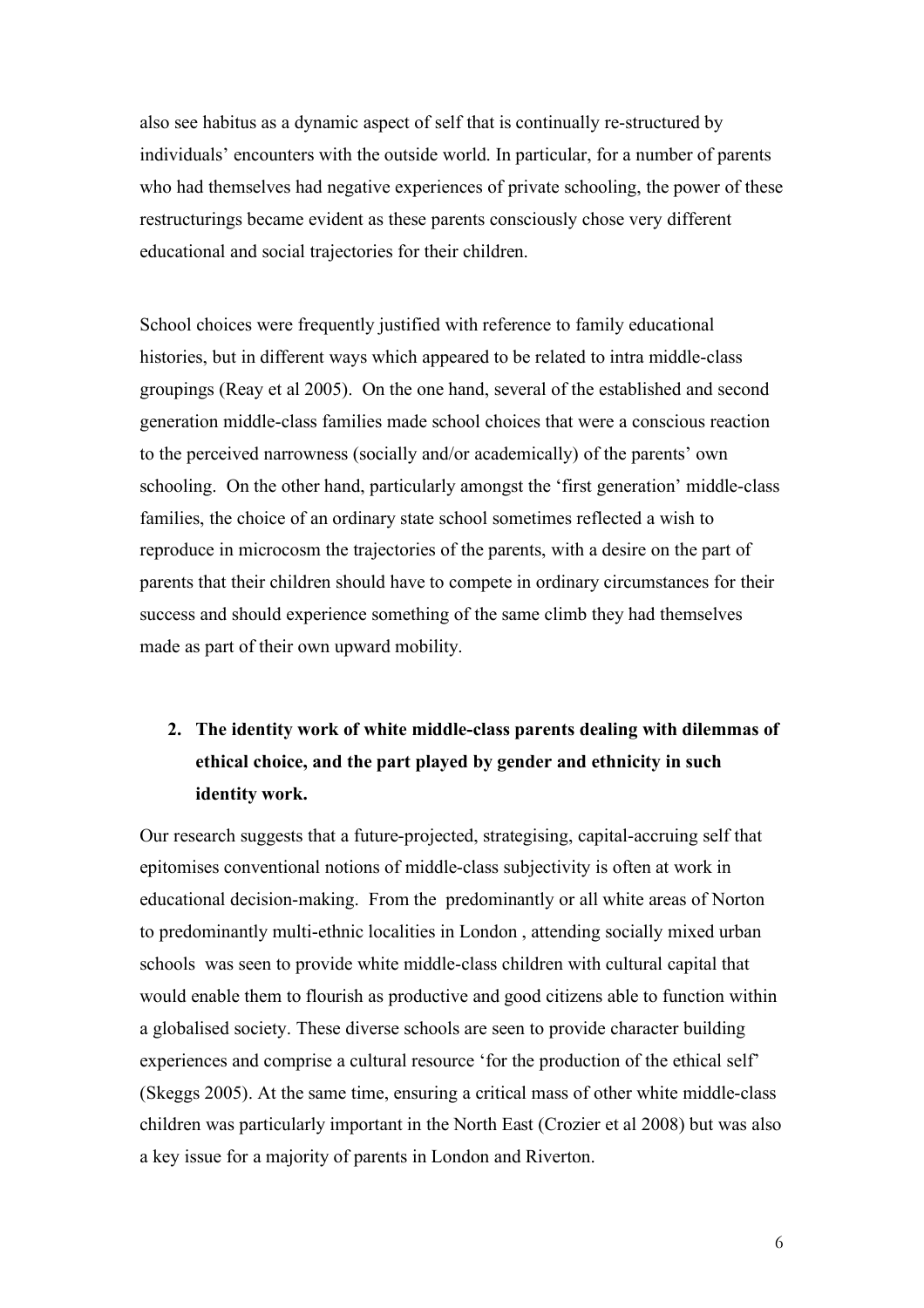Attending a multi-ethnic urban comprehensive is often regarded as an investment which, though it would appear to be a risky strategy, is seen to offer a particular and valued resourcing of the middle-class self. Here 'the other' becomes a mode of 'experiential learning' (Simpson, 2004) for the white middle-class child where they can learn to interact with people from a wide range of backgrounds and come to know that poverty, and social problems exist. However, as Bridget Byrne (2006) found in relation to white London mothers and primary schools, seeking a social mix is not the same as social mixing. And although children rarely made close friendships with their class and ethnic 'others', this form of socialisation through 'social mix' was often viewed acquisitively as a kind of capital or currency (Skeggs; 2004:107). Children are acquiring instrumentally relevant skills and attributes that they can use in the global market.

This process in which the 'multi-ethnic other' becomes a source of multicultural capital, also positions these white middle class parents as a symbolic buffer between the pathologised white working classes on the one side and the traditional white middle-classes, criticised for their separatism and racism, on the other. We can see a privileging of the white 'multicultural' self through the pathologising of 'the other'. These progressive white middle-classes are laying claim to very different white identities to those of the other two groups. As we have argued (Reay et al 2007), they represent themselves as 'a darker shade of pale'. The analysis then speaks to and offers fresh insights and a new perspective on the growing UK research on whiteness. It also provides a different perspective on theories of cosmopolitanism in which cultural difference is celebrated as a key aspect of a particular kind of urban middleclass lifestyle. Instead of valorising cultural difference per se, these families are celebrating what Jon May (1996) calls 'a controlled and managed form of difference' in which there are clear boundaries between acceptable and unacceptable differences.

Most of the parents in our study were firmly secure in their privileged sense of self: they believed their children were educationally superior and would do well. (There were 574 references to the word 'bright' across our interviews with the 125 families. In all cases it was respondents rather than interviewers using the term, and nearly all the occurrences were parents talking about their own or other middle-class children).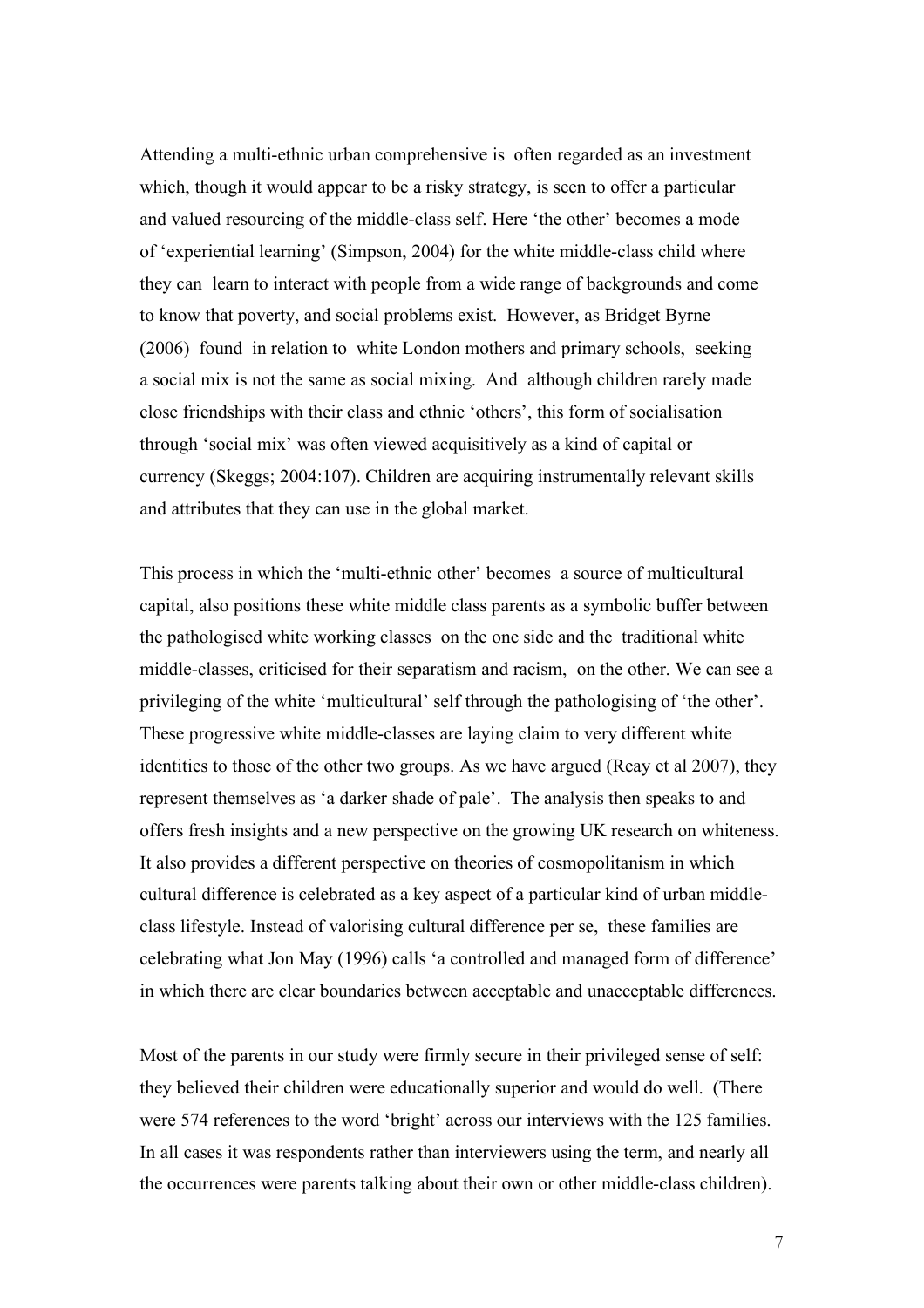For some of the more established middle-classes this self confidence was regardless of the school and strongly suggested a sense of security and a knowledge that any shortfalls in schooling could be compensated in other ways. However, in a majority of cases parents took a more interventionist role and were intent on managing 'the risk' they had taken in sending their children to these schools. They were vigilant therefore to ensure protection for their children: checking and helping with homework; buying in extra tuition, particularly in London; paying for out of school activities and using both formal and informal connections to call the school to account when they feel it to be necessary (Crozier et al 2007; James and Beedell, 2007). In line with earlier work on parental involvement in education (Reay 1998; Crozier 2000;Vincent 2000; Vincent and Ball 2006), we found it was primarily mothers who were engaged in the work of managing the risks of children attending urban comprehensives.

For the white middle-class families in our study 'taste' strongly correlated with social position (Bourdieu, 1986) and the consumption of 'high' culture was bound up with their middle-class sense of self: hence lessons in dance, drama, music; trips to museums, art galleries and the theatre; cultural holidays abroad, which the schools did not provide, were a priority. They invested heavily to ensure their children acquired the cultural capital needed for social reproduction: or as Lareau says "cultivating culture" (2003).

# **3. The impact on children's identities and identifications of parents appearing to act against self- interest and how their perspectives relate back to parents' self perceptions.**

In general, children echoed their parents' narratives about the choice of secondary school and about the issues surrounding it. There were strong echoes between most parents and their children on topics such as the pros and cons of private education and the quality of education in the chosen school. Despite occasional episodes of social and/or academic difficulties, most young people ended up making positive assessments of their experiences of school, including the benefits of a socially diverse educational environment (Williams et al, 2008 forthcoming). The vast majority of the children were in the top sets and in Gifted and Talented Schemes. All the 41 young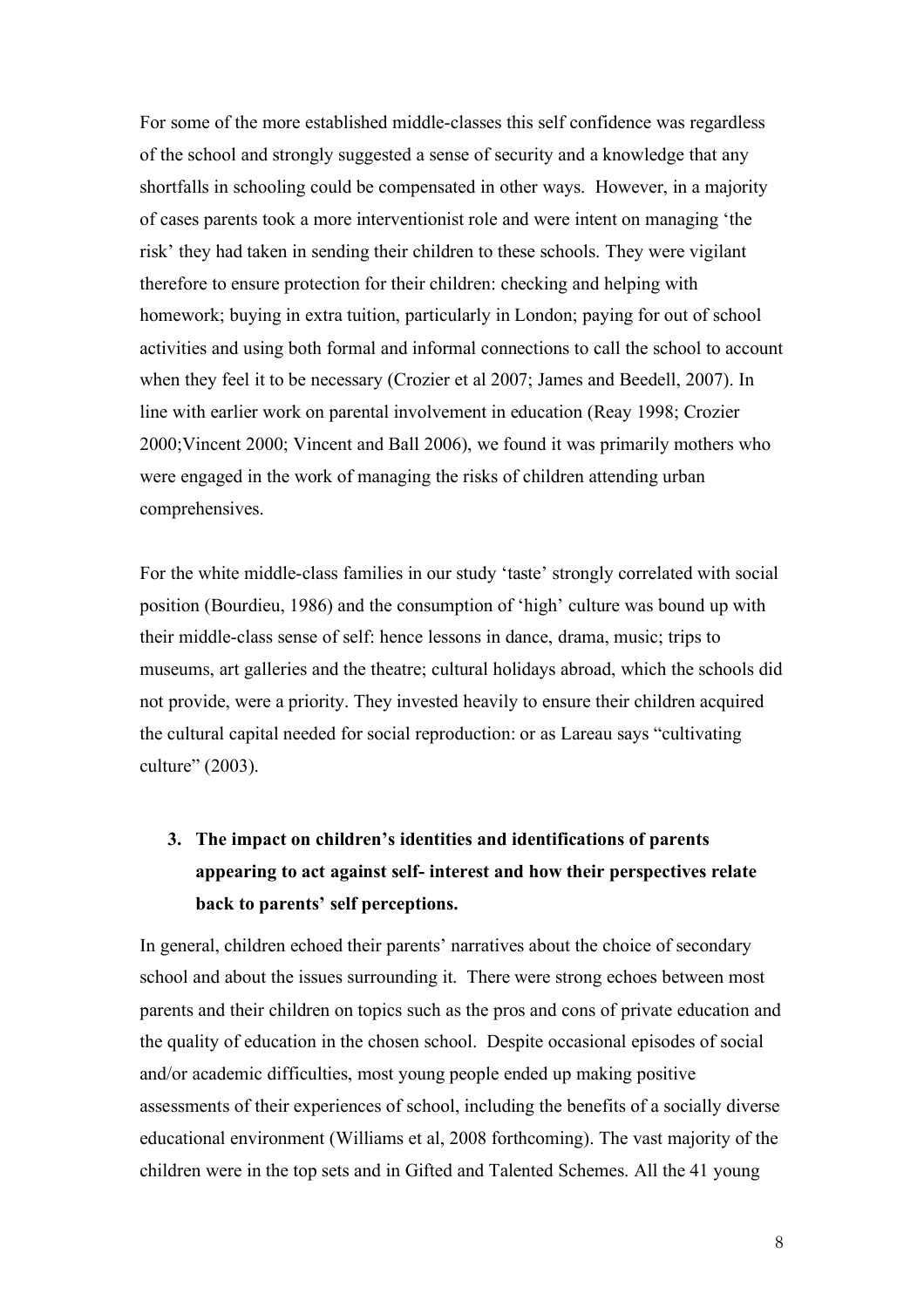people over 18 (apart from two boys) did well academically, going on to study at Russell Group or redbrick universities. 6 young people (15%) went to Oxbridge.

It was common to find shared adult/child 'family stories' which drew upon the same (positive or negative) incidents or experiences in relation to school choices when being presented to others. Generally speaking, the levels of stress and anxiety engendered by processes of school choice was lower for children than for parents, although on entering school many were, predictably, a little intimidated by the size and diversity of the secondary school.

Social class distinctions were important in most of the children's accounts of school experience and friendships, but were usually expressed via visible markers like style, accent, attitude and appearance. Most children were reluctant to stereotype or generalise about other people on the basis of social class and ethnicity. Terms like 'chav', 'charver' and 'emo' were quite common, but children wished to convey they knew that these sorts of generalisations were partial and inadequate for summing up the characteristics of others. The percentage of Black and ethnic minority children in schools, which differed dramatically within and across the three cities, appears to have had a strong effect on children's sense of themselves in the world. In schools with a small proportion of BME children it was as if ethnicity was invisible.

Partially in response to the transition to large secondary schools, most children in Norton, and many in London and Riverton, retained and further developed friendships and networks with their middle-class peers. In many families, the loss of (or the prospect of losing) primary school friends was the most critical issue in secondary school transition, and therefore a pivotal topic in family discussions. In a few cases transition was viewed as an opportunity to 'shed' one set of friends and develop a new, albeit similar, circle of friends. Some children had developed different personas for in and out of school, including the use of different accents in different settings. Some children talked about feeling 'in between' in terms of their class and social position. Most of the parents had deliberately chosen socially diverse comprehensives because they wanted their children to develop qualities of resilience and worldliness. As one mother explained 'his school keeps him real'. However, many of the parents claimed that an unanticipated benefit was the boost in terms of confidence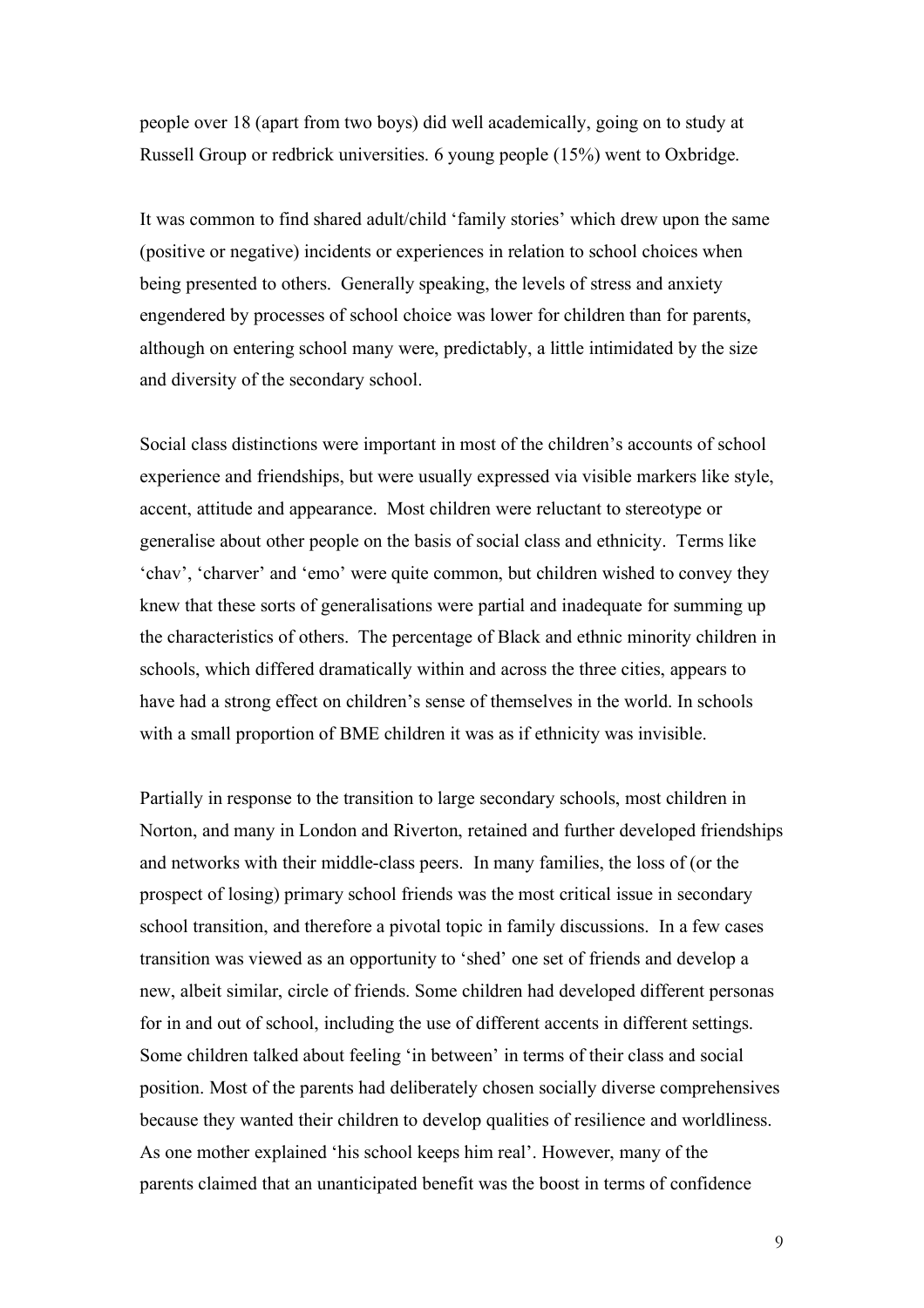and self-esteem their children experienced. As one father claimed 'its very good for her self-esteem being in the top sets for everything'.

Gender issues emerged more powerfully in relation to children than their parents. (Williams et al forthcoming). Parents were making their educational choices in the context of debates about crises in masculinity and boys' educational underachievement and their fear of schools which embodied 'problem masculinities' increased their anxieties for their sons' secondary school careers. The form of masculinity encouraged at home values creativity and studiousness, and although this form of masculinity was recognised and valued by parents and teachers in the school context, it set these boys in opposition to the dominant masculinity of their peers. Parental anxieties tended to focus more on sons than daughters and it appeared that parental fears fed into their sons' anxieties and increased the stress caused by parental pressure to succeed and their sense of isolation from their male peers at school. The need to be different (or in the words of one parent, 'extra') appeared to be a double-edged sword offering academic but not social success within the school.

#### **4. An understanding of the psycho-social basis of principled choices.**

A strong theme across the data was the affective aspects of class (Reay forthcoming). Family narratives revealed frequently overlooked anxieties, conflicts, desires and tensions within middle-class identities created by education choice policy. All the families were dealing with the psychic costs and tensions of having different notions of 'the best' for their child to those normative within white middle-class culture. As one mother succinctly pointed out, 'Not everyone can have what is best because the best is an exclusive thing'. However, rationales for choice of urban comprehensives were couched as much in pragmatic terms as moral and political ones. While across the sample parents expressed a sense of regret at social inequality and many felt that by supporting their local school they were making a commitment to the local community, parents who spoke passionately about the ethical reasons for choice were in a minority. Rather, for a majority of the parents it was the psycho-social consequences of choice that dominated their narratives. Feelings of pride, guilt,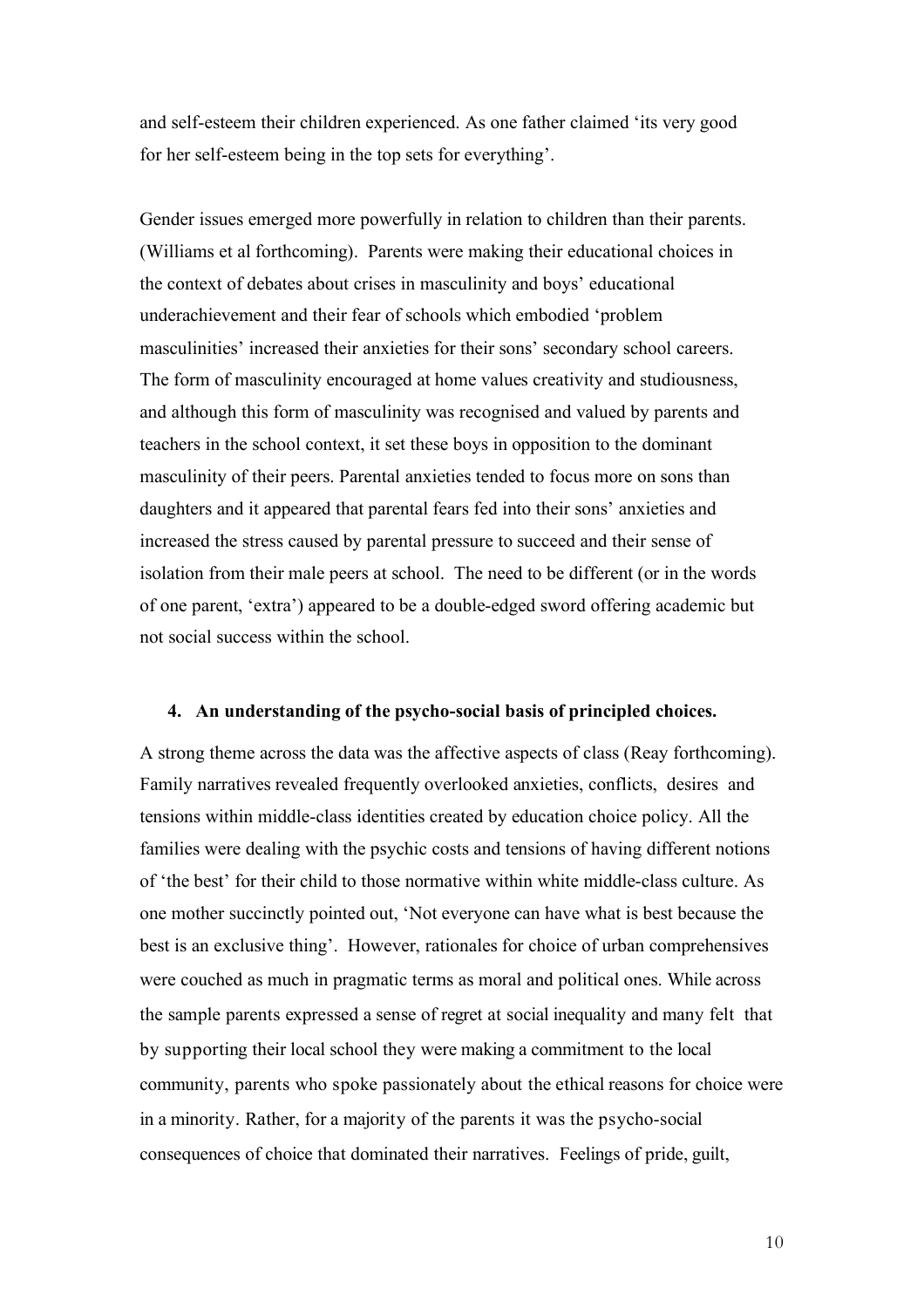anxiety, and ambivalence, visceral aversions, and the markings of taste contributed to the experiences of being white and middle-class in socially diverse comprehensive schooling.

There were varying degrees of commitment and ambivalence to comprehensivisation articulated through a psychosocial affective spectrum. At one extreme, a tiny minority of confident, relaxed parents who knew their child would do well wherever they went to school, and, on the other, the highly anxious, often mothers, who felt compelled to micro-manage their child's comprehensive school experience. However, for the most part, even those parents strongly committed to notions of 'the common good' and comprehensive schooling had high levels of both anxiety and ambivalence about their chosen course of action. Degrees of anxiety and defendedness across the sample were related to levels of risk involved in making 'non-normative' choices for 'people like us', and these in turn were connected to, although not determined by, levels of economic, social and cultural capital. The data revealed the ways in which the provocation of anxiety at both individual and collective levels can result in a splitting between 'good' and 'bad', 'us' and 'them' at the levels of schools, students and communities, and showed that the white middleclasses sending their children to urban comprehensives were struggling, with varying degrees of success, to resolve the tensions between desirous openness and sublimated elitism.

Parents expressed a complex mixture of pity, sympathy, disgust and fear, towards the working class 'other' but had more positive responses to their ethnic other. There were strong spatial aspects to parents' perspectives (Reay et al forthcoming). In London the 'other' was often a minority ethnic other, who was both recognized and represented as having similar attitudes and aspirations to the white middle-classes and thus seen to be of value. There was a degree of mutuality, respect and the identification of common interests. In Norton, with a far lower percentage of minority ethnic pupils in the secondary schools, and to a lesser extent in Riverton, there was primarily a focus on the working class other who was, for the most part, denigrated by parents and labelled as 'locals', chavs or charvers. In particular, for our Norton middle-class parents living in a city where the middle-classes constituted only 8 per

11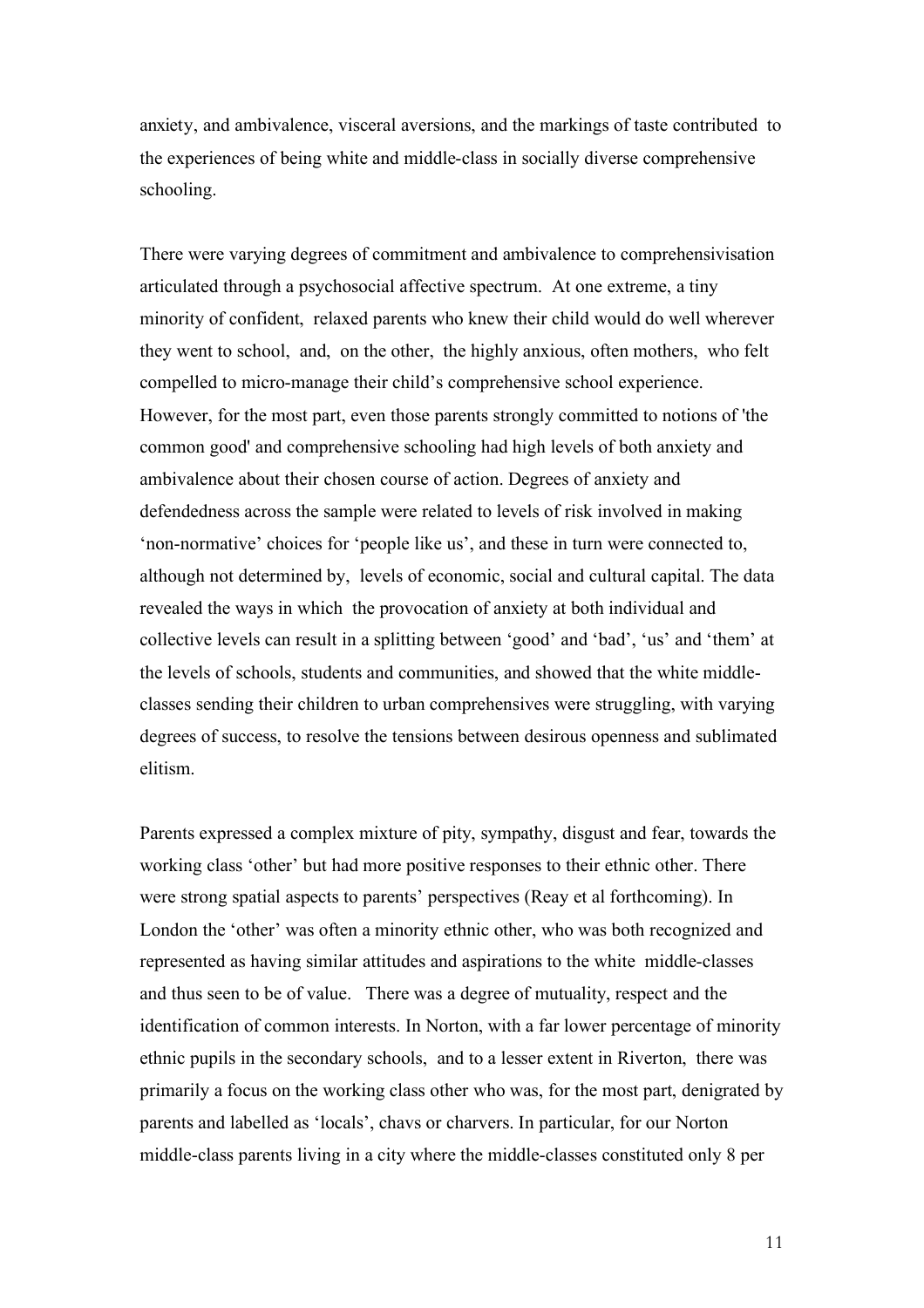cent of the city population the figure of 'the chav' was over-determined in disproportionate and emotive ways that revealed underlying anxieties, fears and, at times, a barely disguised disgust.

Although the majority of parents expressed an anxiety about the white and black working class, nevertheless, their association with the 'model minority' (Leonardo 2004) who were seen to have similar values to themselves represent the acceptable face of working classness. This conscription of the other as a source of learning was undoubtedly a genuine empathy for some, but could also become superficial and detached as many maintain their distance. Sympathy was tempered by high vigilance against damage to their children's prospects. A surprising and important finding was how often parents viewed the others' disadvantaged circumstances as a cultural rather than a structural issue. Dominant discourses of individualisation, meritocracy and self-responsibilisation seem to have had a powerful influence even on this left leaning, pro-welfare fraction of the middle-classes.

## **5. The tensions and affinities between familial and wider social interests and ideas of community and the common good among the middle-classes.**

In 58% of the London families (36 out of 62 families) at least one parent was currently serving or had served as a school governor. There were 11 chairs of governors (these were all secondary apart from a mother who was chair for a primary school). Of the 20 primary school governors 75% were mothers. Of the 23 secondary governors 61% (14) were mothers. However, the figures in Norton and Riverton were lower, as was the proportion of mothers. In Norton 22% of families had a parent who was a school governor, and of these 9 parents, 4 were mothers and 5 were fathers. In Riverton 43% (13 out of 30 families) had a parent who was a school governor, of whom 7 were mothers and 6 fathers. For a majority of these families becoming a school governor was rooted in a desire to make a civic contribution, and it demonstrated a commitment to the wider community. However, it also very clearly constituted an additional way of managing the risks in sending children to inner city state schooling (Reay et al, forthcoming). Other than being a governor there was surprisingly little civic engagement across the sample, despite nearly all the parents describing themselves as left of centre politically. London had the most politically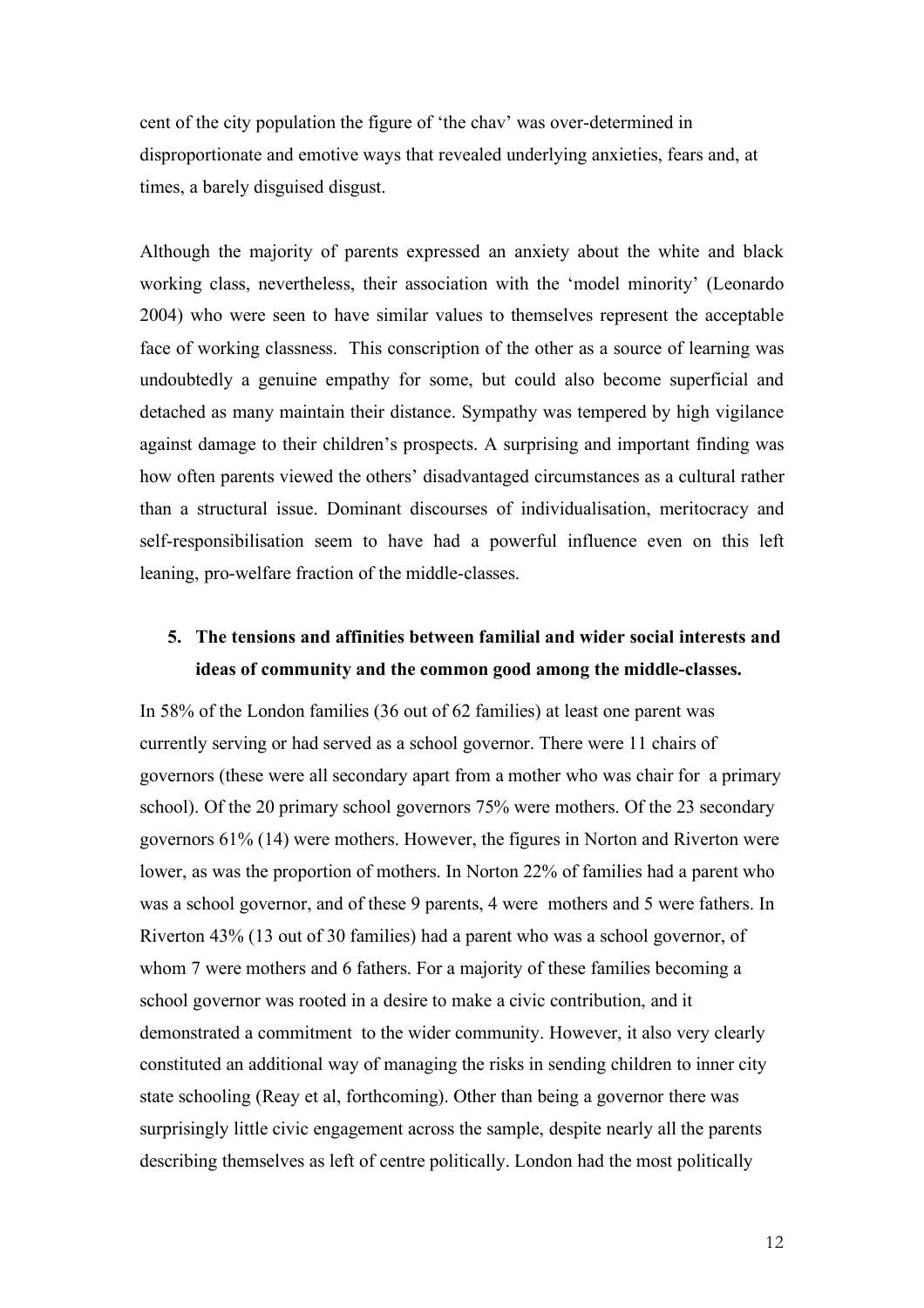active parents (22%), including three Labour party activists, a chair of the local neighbourhood society, a couple who were campaigning against a local Academy, and two members of CASE. But for the most part civic engagement and activism lay in the parents' past histories, and many talked about their disillusionment with politics, and in particular, New Labour, although almost all talked about their commitment to the welfare state. Across all three locales parents held broadly 'Centre-Left' and soft 'Green' positions. In the face of the primacy ascribed to the market by New Labour, the fervour with which communitarian ideals were once pursued by the parents has mostly given way to pragmatism and a pessimism about the possibilities of political action.

However, there was a significant minority of white middle-class families - 14 in London and 2 in Riverton - who demonstrated a strong 'vocabulary of association' (Jordan, Redley and James 1994: 43). Some 13 of these 16 families included at least one parent who had been a governor. These families had a commitment to a local community that was broader than 'people like them' and they expressed strong views that it should be the focus of civic responsibility with local schooling as a key community project. However, for the majority of the parents there was more provisionality, and the happiness of their children was deemed paramount. Their commitment to local comprehensive schooling was conditional on the individual educational success and emotional well-being of their children.

## **Activities**

To date we have delivered 30 papers at conferences and seminars. These include:

- one at AERA 2006;
- 9 at BERA conferences (2005-7);
- 3 at BSA conferences (2006-7);
- 2 at ECER (2006-7);
- one at the Royal Geographical Society (2006);
- one at the Gender and Education conference (2007);
- one at the European Research Network About Parents and Education, Cyprus 2007;
- one at the International Sociology of Education Conference (2008)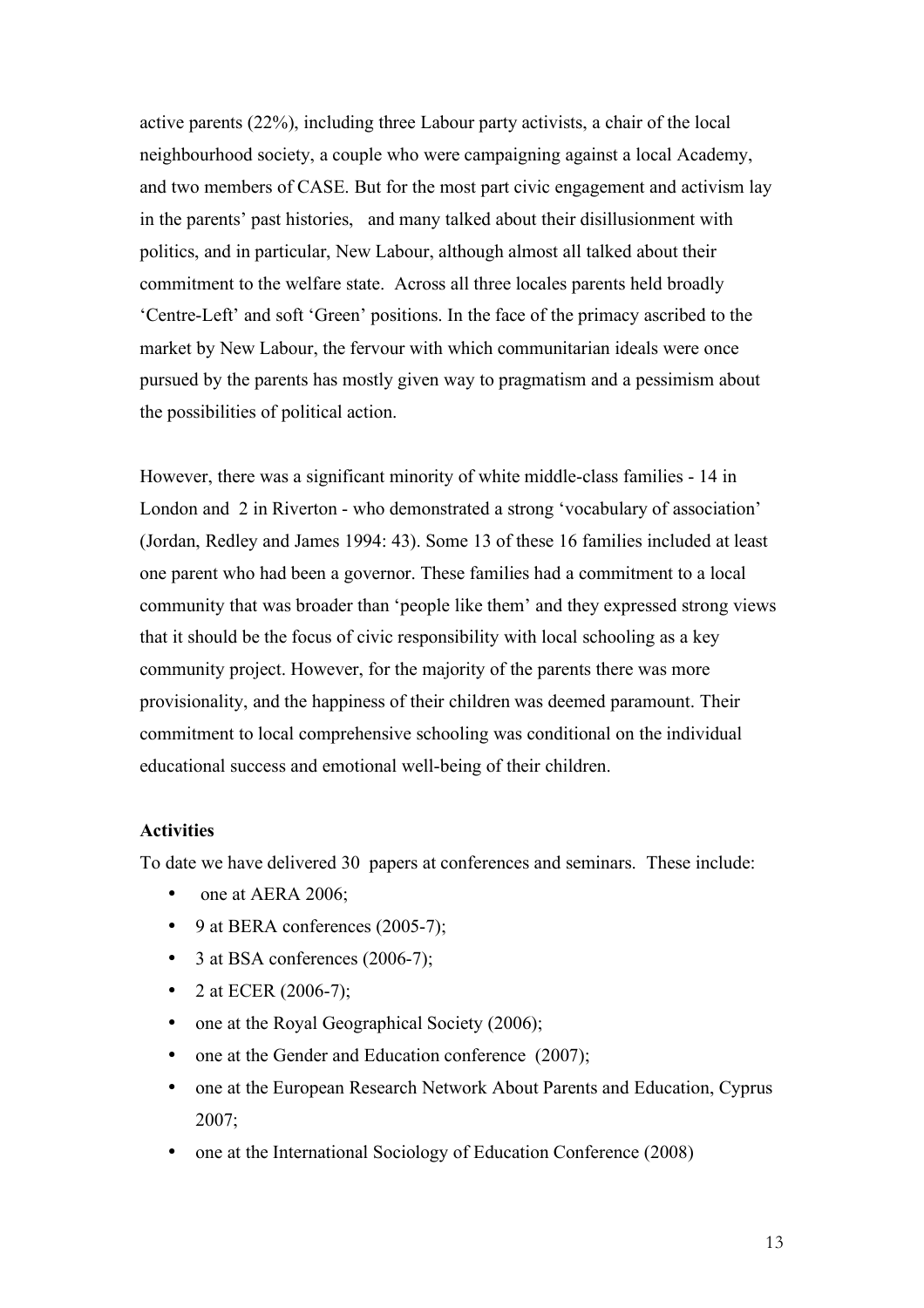### **Outputs**

To date the project has generated ten publications. We have five peer reviewed journal articles, two in *Sociology* (Reay 2005; Reay et al 2007), one forthcoming (Crozier et al 2008) in *British Journal of Sociology of Education*, one forthcoming (Reay et al 2008) in *Sociological Review*, and one forthcoming (Williams et al 2008) in *Gender and Education*. There is one book chapter (Reay 2007) published in Lois Weis (ed) *The Way Class Works* New York: Routledge. A further four papers are under consideration. We have completed a book proposal for Palgrave as part of the Social Identities Programme Book Series and an abstract for an edited collection also part of the Social Identities Programme Book Series. The team has also produced three working papers.

#### **Impacts**

As well as presenting a paper to the Hansard Society, we hosted a dissemination conference in October 2007 attended by over 60 delegates, including 4 CASE members and a number of London Headteachers. We contributed to a TLRP Seminar Series on Transitions at University of London. We have had both national (Guardian March 2005; TES October 2006) and local (2 in the NorthEast and I in London ) press coverage.

#### **Future Research Priorities**

The success of white middle-class children in urban comprehensives demonstrates the credibility of the comprehensive school for the middle-classes. What this does not tell us is how their striving for success has impacted on the experiences of working class children in those schools; one of the schools was described by a parent as 'two schools in one'. So an important research priority is to research the experience of class and ethnic difference for working class students within the current context of neo-liberal policies and school performativity.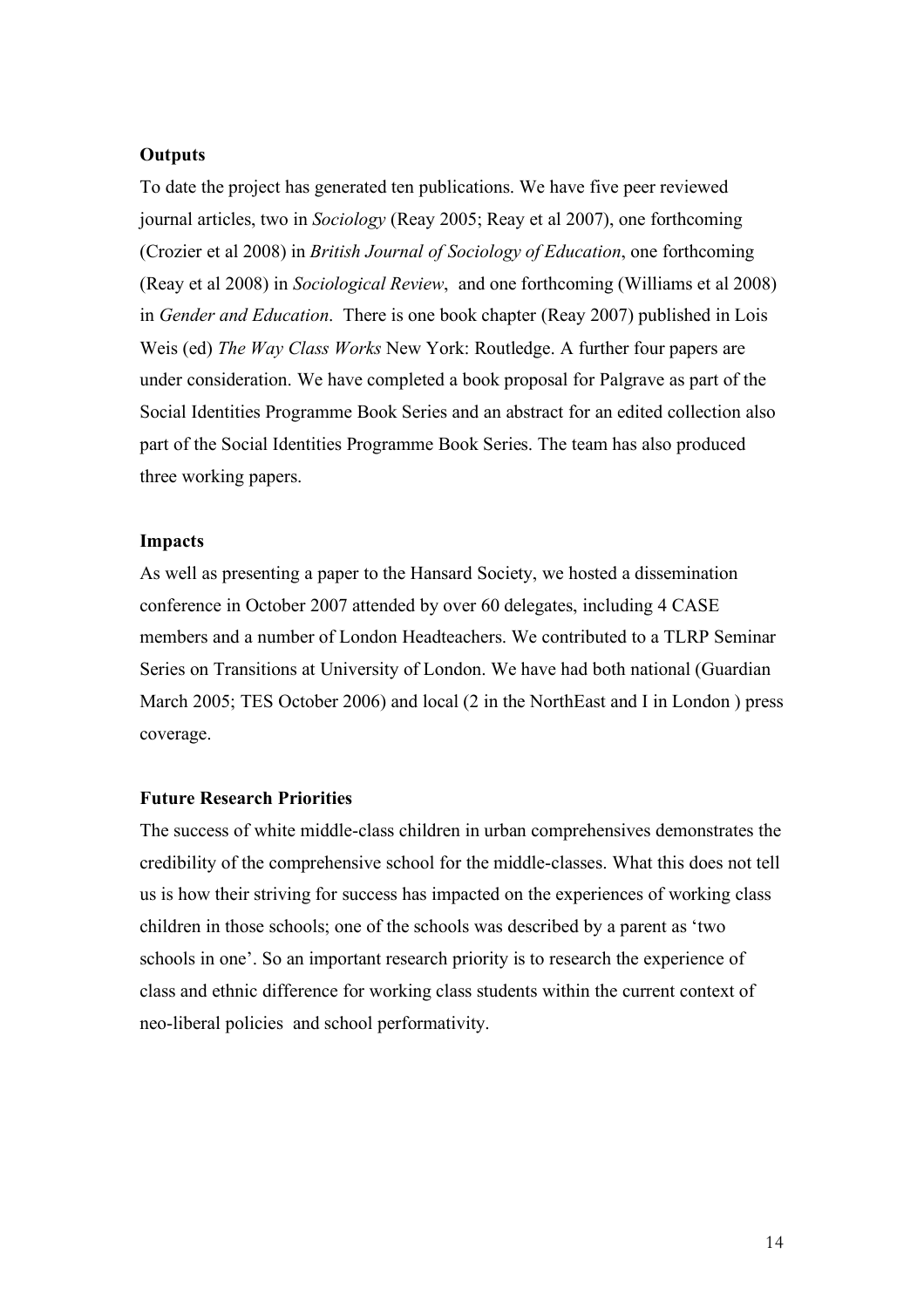## **References**

Adnett, N (2003) *The Political Economy of Private-Sector Provision of Education: Concepts and Contradictions* paper presented at the ESRC seminar series on Private Sector Participation in Public Sector Education November 2003 Institute of Education

Back, L. 2002. Guess Who's coming to Dinner? The Political Morality of Investigating Whiteness in the Gray Zone, *in Out of Whiteness: Color, Politics, and Culture*, ed. by Vron Ware and Les Back. Chicago: The University of Chicago Press. 33-59.

Ball, SJ (2003) *Class Strategies and the Educational Market: the middle classes and social advantage* London: Routledgefalmer.

Ball, S and Vincent, C (2007) Education, Class Fractions and the Local Rules of Spatial Relations *Urban Studies: Special Issue on the Geography of Education* vol 44, no 7, 1175-1189.

Beck, U (1992) ) *Risk Society: Towards a New Modernity* Newbury Park, CA., Sage.

Ben.Ner, A (2002) The Shifting Boundaries of the Mixed Economy and the Future of the Non-profit Sector *Annals of Public and Cooperative Economics* 73(1), 5-40.

Blanden, J and Machin, S (2007) *Recent Changes in Intergenerational Mobility in Britain* London School of Economics and The Sutton Trust

Bourdieu, P. (1986) 'The forms of capital' in J.E.Richardson (ed) *Handbook of theory for research in the sociology of education* Westport, C.T., Greenwood Press

Bourdieu, Pierre. (1998) *Practical Reason* Cambridge: Polity Press

Brewer, J (2000) *Ethnography* Buckingham: Open University Press

Bridge, G (2006) The paradox of cosmopolitan urbanism in *Cosmopolitan Urbanism* (eds) J Binnie et al

Butler, T with Robson, G (2003) *London Calling: The Middle Classes and the Re-Making of Inner London* Oxford: Berg.

Butler, T and Hamnett, C (2007) The Geography of Education: An Introduction *Urban Studies: Special Issue on the Geography of Education* vol 44, no 7, 1161-1174.

Crozier, G. (2000) *Parents and Schools: Partners or Protagonists?* Stoke on Trent & Sterling V.A.: Trentham Books.

Crozier, G. et al (2007) White Middle Class Parents and Working Class Schools: Making It Work for their Children – the use and transmission of privilege. *Paper*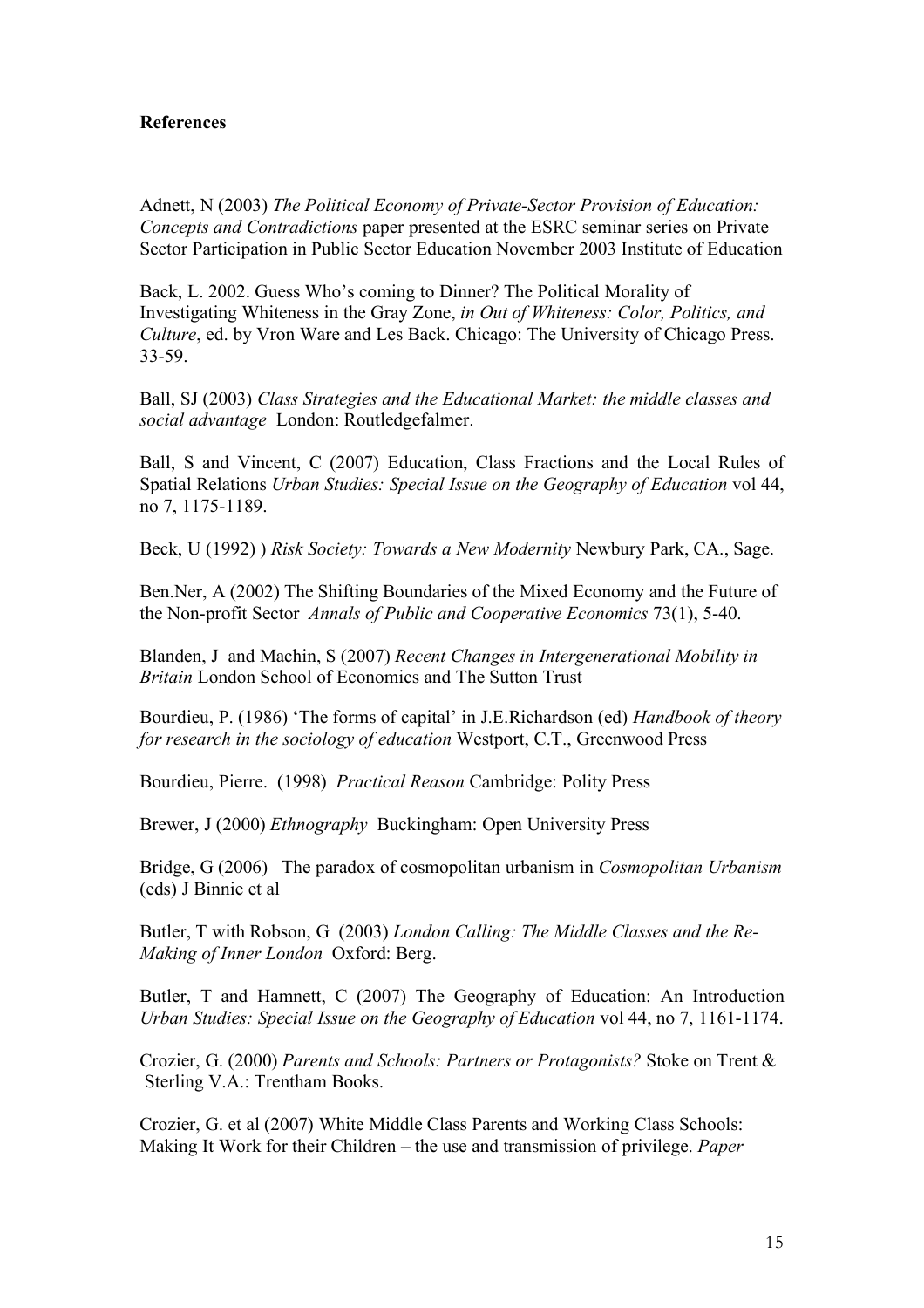*presented to the bi-annual conference of European Research Network About Parents and Education, Cyprus, August.*

Crozier, G. Reay, D. James, D. Jamieson, F. Beedell, P. Hollingworth, S. Williams, K. (2008) White Middle Class Parents, Identities, Educational Choice and the Urban Comprehensive School: Dilemmas, Ambivalence and Moral Ambiguity*. British Journal of Sociology of Education.* 29:3 in press

Dugdale, J (2004) Paying the price for a bog standard comprehensive The Sunday Times News Review March 14<sup>th</sup> pg 5

Edwards, R., Franklin, J. and Holland, J. (2003) *Families and Social Capital: Exploring the Issues* Families and Social Capital ESRC Research Group, London, South Bank University

Frankenberg, R (1997) (eds) *Displacing Whiteness: Essays in Social and Cultural Criticism* Duke University Press.

Frosh, S., Phoenix, A. & Pattman, R. (2002) *Young masculinities* London, Palgrave.

Giroux, H A. 1999. Rewriting the Discourse of Racial Identity: toward a Pedagogy and Politics of Whiteness, in *Becoming and Unbecoming White: Owning and Disowning a Racial Identity*, ed. by Christine Clark and James O'Donnell. Westport, CT: Bergin & Garvey. 224-252.

Gouldner, A (1979) *The future of Intellectuals and the Rise of the New Class* Continuum Press.

Grenfell, M and James, D. (1998) *Bourdieu and Education – Acts of Practical Theory* London, Routledge

Hill, M (2004) *After Whiteness: Unmaking an American Majority* New York: New York University Press.

Hillier, J and Rooksby, E (2005) (eds) *Habitus: A Sense of Place* Aldershot: Ashgate.

Hollway, W and Jefferson, T (2000) *Doing Qualitative Research Differently* London: Sage.

James, D. and Beedell, P. (2007) 'The Reflexive Project of the Selfish? Parental managerialism in counter-intuitive school choice' Paper presented at British Educational Research Association, University of London, September

James, D., Beedell, P., Crozier, G., Reay, D., Jamieson, F., Hollingworth, S., Williams, K. (2007) Community and Calculation: Counter-intuitive school choice and the white middle-class. *New Redland Papers*, 2 (December 2007), University of the West of England, Bristol.

Jordan, B. Redley,M., James, S. (1994) *Putting the Family First: Identities, Decisions, Citizenship*. London: UCL Press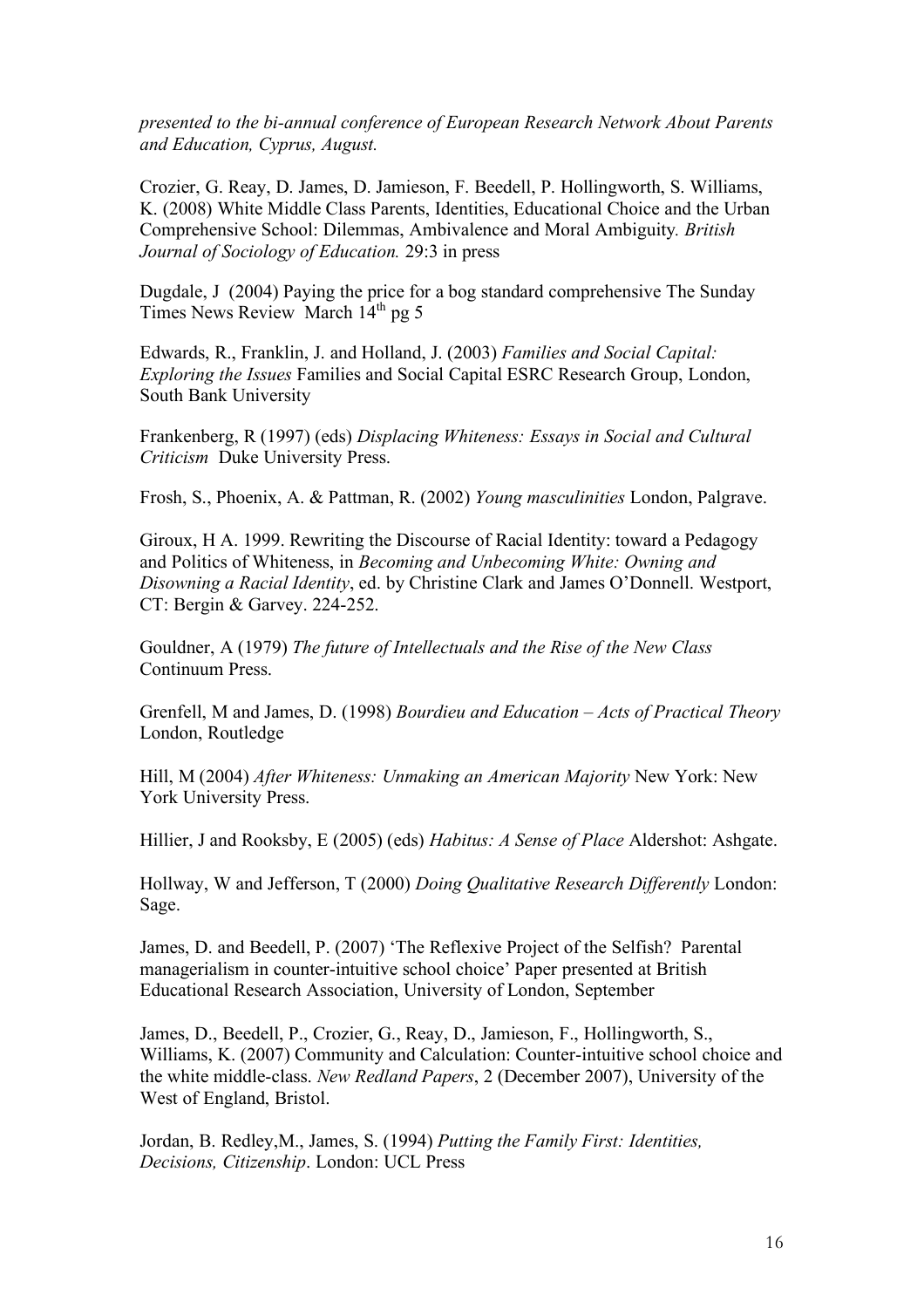Justesen, M. K. (2002) *Learning from Europe – the Dutch and Danish School Systems* London, Adam Smith Research Trust (accessed January 2006 – http/www.adamsmith.org/publications)

Lareau, A (2003) *Unequal Childhoods* Berkeley: University of California Press.

Leonardo, Z. (2004) The souls of white folk: critical pedagogy, whiteness studies, and globalization discourse. In *The Routledge Reader in Multicultural Education*. G. Ladson-Billings and David Gillborn (eds). pp117-136

May, J (1996) Globalization and the politics of place: place and identity in an inner London neighbourhood *Transactions of the Institute of British Geographers* NS 21, 194-215.

Moore, S (1999) I'd rather sacrifice my children to my political beliefs than for the sake of an A-level grade or two New Statesman  $26<sup>th</sup>$  February 1999, pg 17.

Nakayama, T K. & J Martin, (1997) (eds) *Whiteness: The Communication of Social Identity* Sage Publications Ltd.

Power, S, Edwards, T, Whitty, G and Wigfall, V (2003) *Education and the Middle Class* Open University Press: Buckingham

Reay, D. (1998) *Class Work*. London: University College Press

Reay, D (2006) Familial Habitus and Educational Choice: The Past in the Present paper given at a seminar at University of Cambridge November 2006

Reay, D (forthcoming) Psycho-social aspects of white middle class identities: Desiring and defending against the class and ethnic 'other' in urban multiethnic schooling

Reay, D et al (2005) Degrees of Choice:*: social class, race and gender in higher education* Trentham Books.

Reay, D et al (2007) A Darker Shade of Pale: Whiteness, the middle classes and multi-ethnic inner city schooling *Sociology .* 41 (6). 1041-1060

Reay, D et al (forthcoming) Re-invigorating democracy? : White middle class identities and comprehensive schooling *Sociological Review*

Rose, N (1998) *Inventing our selves: psychology, power and personhood* Cambridge: Cambridge University Press

Savage, M et al (1992) *Property, Bureaucracy and Culture: Middle-class Formation in Contemporary Britain* London: Routledge.

Savage, M (2003) Review Article: A new class paradigm? *British Journal of Sociology of Education* vol 24, no 4, 535-541.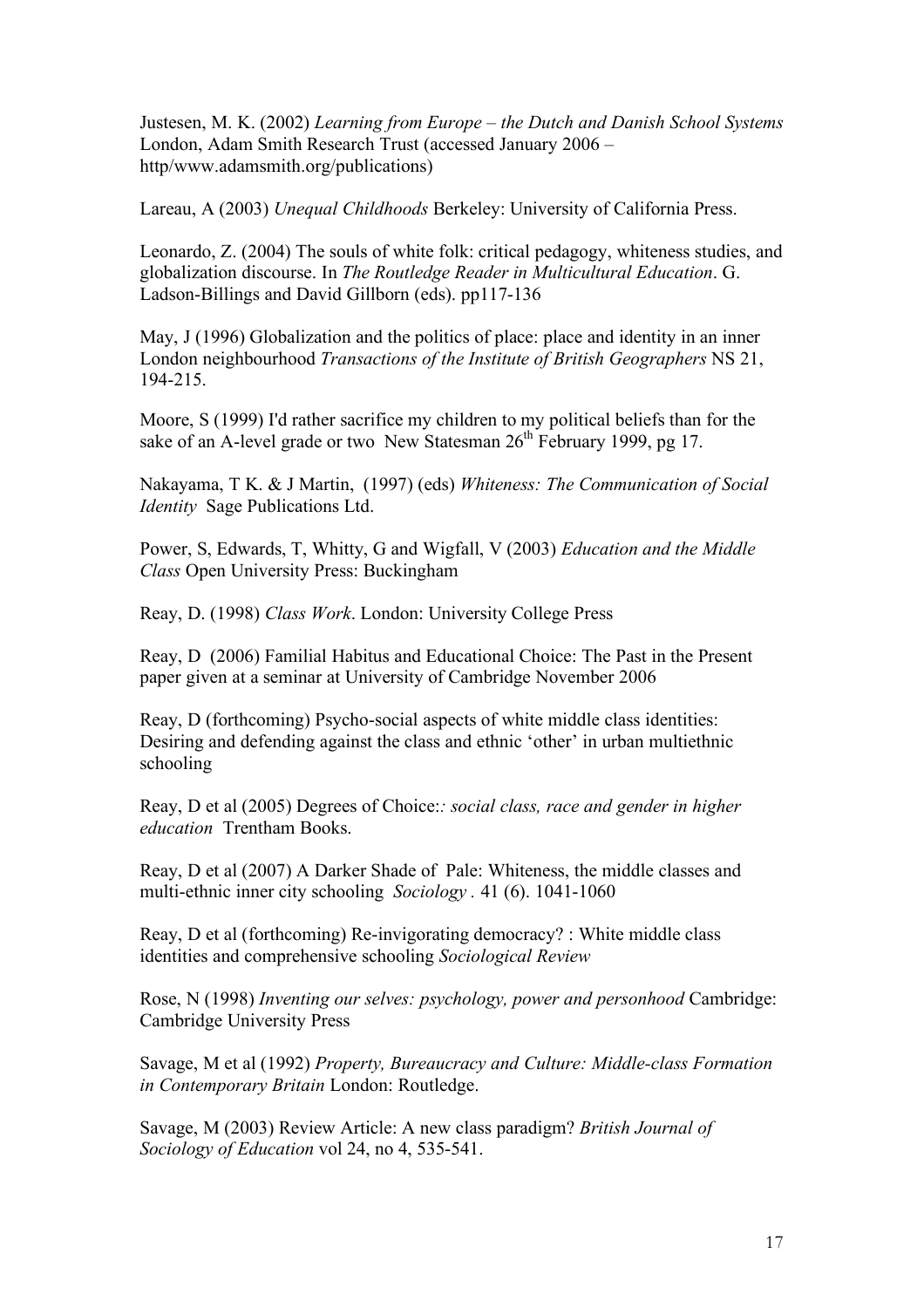Savage, M.,Bagnall, G., and B Longhurst (2001) 'Ordinary, ambivalent and defensive: class identities in the northwest of England *Sociology* 35 ; 4, p875-892

Sayer, A (2005) *The Moral Significance of Class Cambridge:* Cambridge University Press

Shaw, J (1995) *Education, Gender and Anxiety* London: Taylor and Francis.

Shwartz, B (2004) *The Paradox of Choice: why more is less* New York, HarperCollins

Simpson, K. (2004) 'Doing Development': The gap year, volunteer-tourists and a popular practice of development' *Journal of International Development*, 16 (5) pp.681-692 (2004)

Skeggs,B. (1997) *Formations of Class and Gender*. London, Thousand Oaks and New Delhi: Sage Publications

Skeggs, B. (2004) *Class, Self, Culture*. London: Routledge.

Skeggs,B. (2005) The Making of Class and Gender Through Visualizing Moral Subject formation. *Sociology* 39:5 pp965-982

Vincent, C (2000) *Including Parents? Education, citizenship and parental agency* Buckingham: Open University Press. Vincent, C and Ball, S (2006) *Childcare Choice and Class Practices: Middle class parents and their children* London: Routledge

Williams, K, Jamieson, F and Hollingworth, S (2008, forthcoming) "He was a bit of a delicate thing": white middle class boys, gender, school choice and parental anxiety. Accepted for a special issue of *Gender and Education*

Woolf, M (2004) Gap between rich and poor growing faster under Blair The Independent 2nd August 2004, pg 14

## **Appendix 1**

Table 1: Social class backgrounds– to nearest whole percentages (numbers in parentheses).

|                         | <b>Mothers</b> | <b>Fathers</b> | <b>Parents</b> |
|-------------------------|----------------|----------------|----------------|
| <b>Working class by</b> | 24(30)         | 24(30)         | 24(60)         |
| occupations of          |                |                |                |
| own parents             |                |                |                |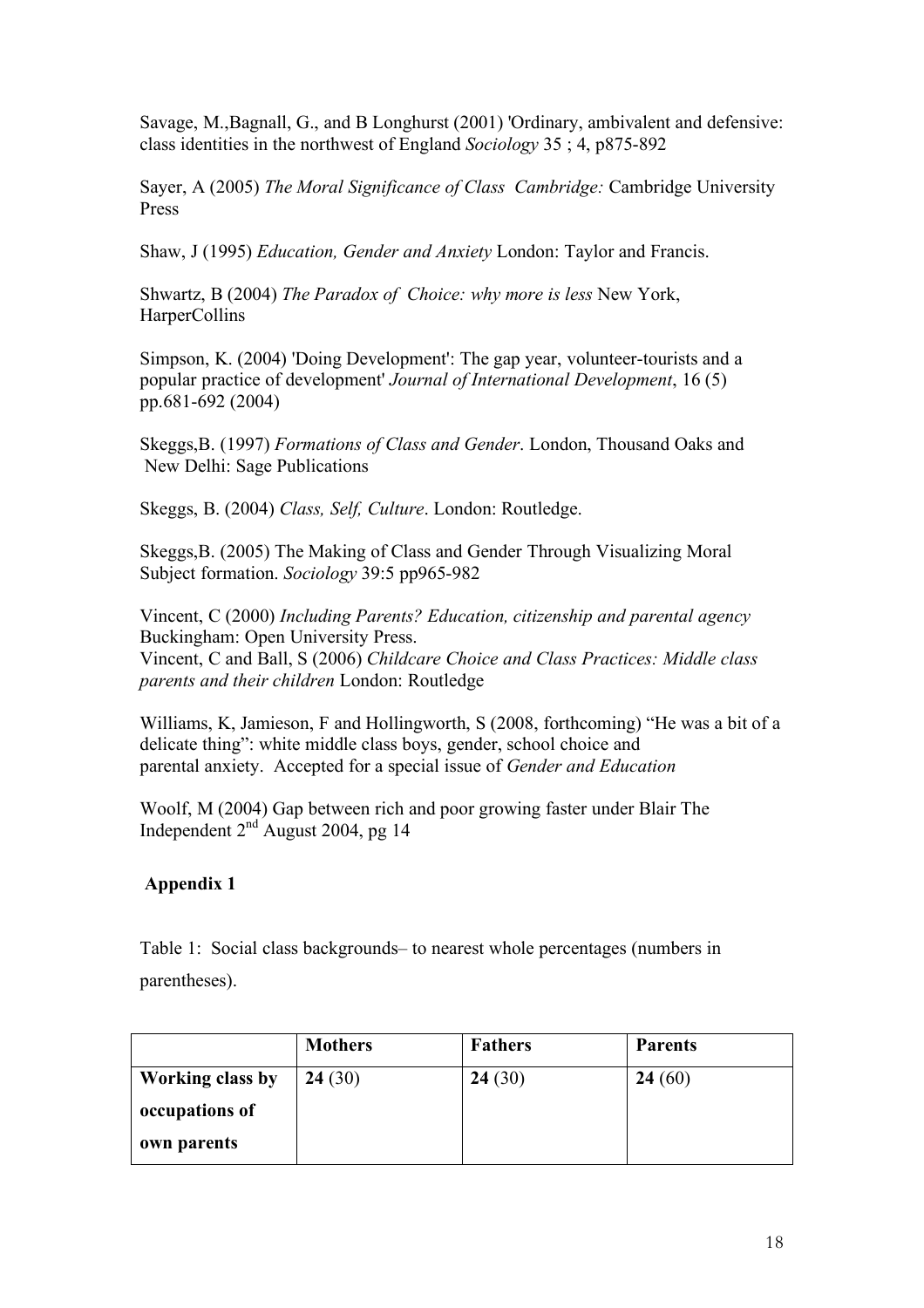| Middle class by | 73 $(91)$ , of which | <b>55</b> (69), of which | <b>64</b> (160), of which |
|-----------------|----------------------|--------------------------|---------------------------|
| occupations of  | $(42)$ were          | $(32)$ were              | $(74)$ were               |
| own parents     | established middle   | established middle       | established middle        |
|                 | class and $(49)$     | class and $(37)$         | class and $(86)$          |
|                 | 'new' middle class.  | 'new' middle class.      | 'new' middle class.       |
| Not known       | 3(4)                 | 21(26)                   | 12 $(30)$                 |
| <b>Total</b>    | 100(125)             | 100(125)                 | 100(250)                  |

Table 2: Parents' highest qualifications– to nearest whole percentages (numbers in parentheses).

|                       | <b>Mothers</b> | <b>Fathers</b> | <b>Parents</b> |
|-----------------------|----------------|----------------|----------------|
| Degree or             | 55 $(68)$      | 59 $(74)$      | 57(142)        |
| equivalent            |                |                |                |
| Postgraduate          | 33(42)         | 18(23)         | 26(65)         |
| <b>Qualifications</b> | 12(15)         | 23(28)         | 17(43)         |
| 'below' degree        |                |                |                |
| <b>Total</b>          | 100(125)       | 100(125)       | 100(250)       |

Table 3: Incomers or Indigenous to the area

|                        | <b>Mothers</b> | <b>Fathers</b> | <b>Parents</b> |
|------------------------|----------------|----------------|----------------|
| In-comers to the area  | 76(95)         | 63 $(79)$      | 69(174)        |
| Indigenous to the area | 23(28)         | 20(25)         | 21(53)         |
| <b>Not known</b>       | 1(2)           | 17(21)         | 9(23)          |
| <b>Total</b>           | (125)          | (125)          | (250)          |

Table 4: Schools attended (Note a) by parents in the study – to nearest whole percentages (actual numbers in parentheses).